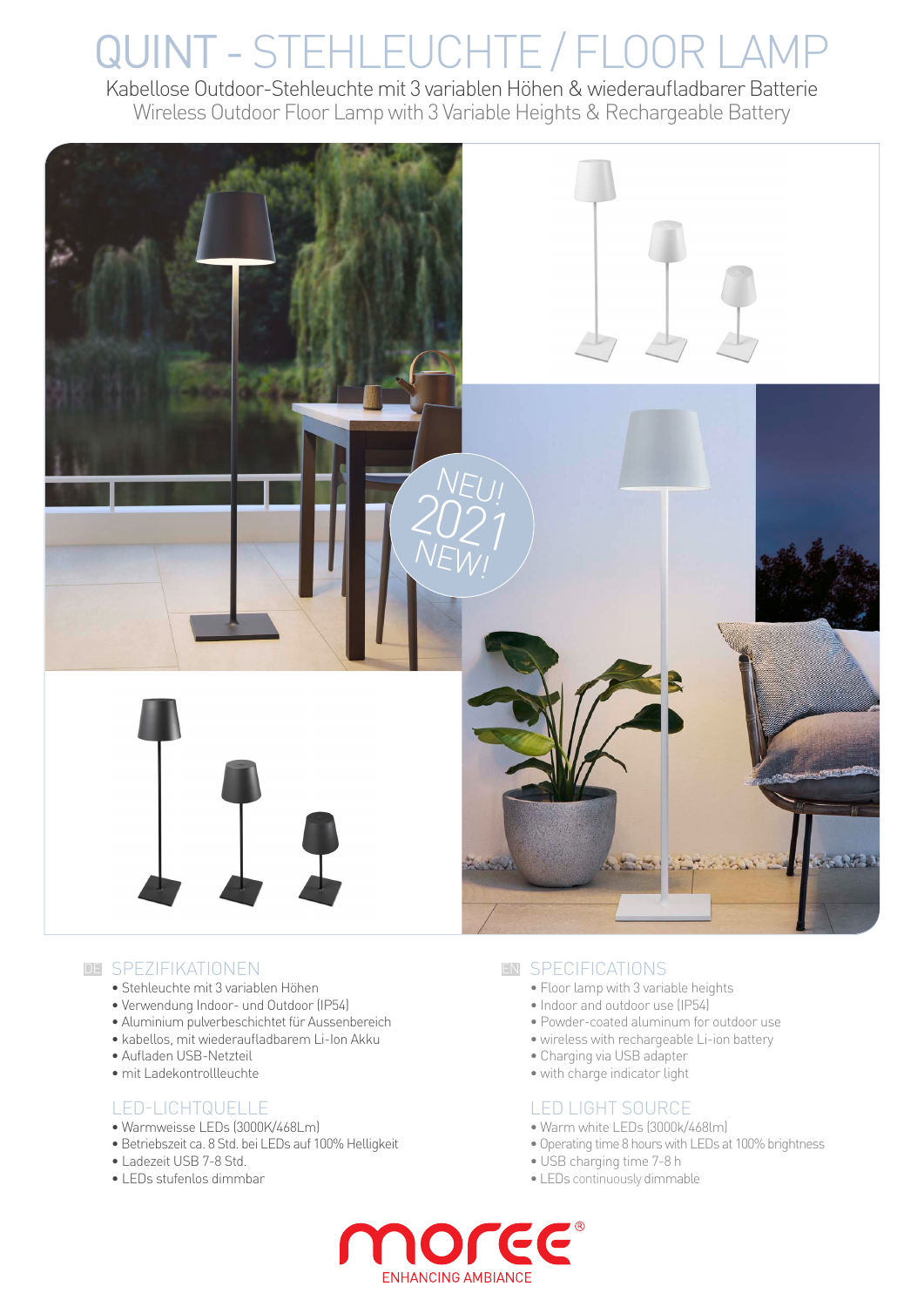## QUINT - STEHLEUCHTE

Kabellose Outdoor-Stehleuchte mit 3 variablen Höhen & wiederaufladbarer Batterie

| Ladepunkt<br>LED-Ring<br>Verbindungen<br>Ladekontroll-LED    |                                                                                                | H150cm<br>H109cm<br>H68cm                                                                      |
|--------------------------------------------------------------|------------------------------------------------------------------------------------------------|------------------------------------------------------------------------------------------------|
| UVP NETTO/STK.                                               | 209,24€                                                                                        | 209,24€                                                                                        |
| SPEZIFIKATIONEN                                              | <b>QUINT (WEISS)</b><br>MOD. 41-01-150<br>EAN 4260218363625                                    | <b>QUINT (ANTHRAZIT)</b><br>MOD. 41-02-150<br>EAN 4260218363618                                |
| Maße der 3 einstellbaren Höhen<br>(Durchmesser Lampenschirm) | B28 x T28 x H150 cm (Ø 28 cm)<br>B28 x T28 x H109 cm (Ø 28 cm)<br>B28 x T28 x H68 cm (Ø 28 cm) | B28 x T28 x H150 cm (Ø 28 cm)<br>B28 x T28 x H109 cm (Ø 28 cm)<br>B28 x T28 x H68 cm (Ø 28 cm) |
| Material/Farbe                                               | Aluminium/Weiss                                                                                | Aluminium/Anthrazit                                                                            |
| Gewicht<br>Leuchtmittel/Lm/Kelvin/Watt                       | $6,1$ kg<br>LEDs/468Lm/3000K, warmweiß/max. 4,5 W                                              | $6,1$ kg<br>LEDs/468Lm/3000K, warmweiß/max. 4,5 W                                              |
| LED-Leuchteinheit                                            | stufenlos dimmbar/fest verbaut                                                                 | stufenlos dimmbar/fest verbaut                                                                 |
| CRI/Abstrahlwinkel/Lebensdauer                               | 83/42°/30.000 Std.                                                                             | 83/42°/30.000 Std.                                                                             |
| Ladezeit/Ladeanzeige                                         | ca. 7-8 Std./grüne LED an = voll aufgeladen,<br>rote LED an = lädt                             | ca. 7-8 Std./grüne LED an = voll aufgela-<br>den, rote LED an = lädt                           |
| Leuchtdauer                                                  | ca. 8 Std. (bei 100% LED-Helligkeit)                                                           | ca. 8 Std. (bei 100% LED-Helligkeit)                                                           |
| IP 54                                                        | für Innen- und Außenbereich                                                                    | für Innen- und Außenbereich                                                                    |
| LIEFERUMFANG                                                 |                                                                                                |                                                                                                |
|                                                              | <b>QUINT (WEISS)</b>                                                                           | <b>QUINT (ANTHRAZIT)</b>                                                                       |
|                                                              | inklusiv LED-Leuchteinheit mit Akku                                                            | inklusiv LED-Leuchteinheit mit Akku                                                            |
|                                                              | USB-Ladegerät mit Kabel, Länge 200 cm                                                          | USB-Ladegerät mit Kabel, Länge 200 cm                                                          |
|                                                              | Bedienungs- und Aufbauanleitung                                                                | Bedienungs- und Aufbauanleitung                                                                |
|                                                              |                                                                                                |                                                                                                |

Änderungen an den Produkten vorbehalten. Jegliche Haftung für den Fall von Irrtümern oder Auslassungen wird ausgeschlossen.



















3000K LED







LEDs Warmweiss Für Aussenbereich Variable Höhe

Moree Germany GmbH Kaiserswerther Markt 11 D-40489 Düsseldorf

Tel. +49 211 302 76 80 info@moree.de www.moree.de

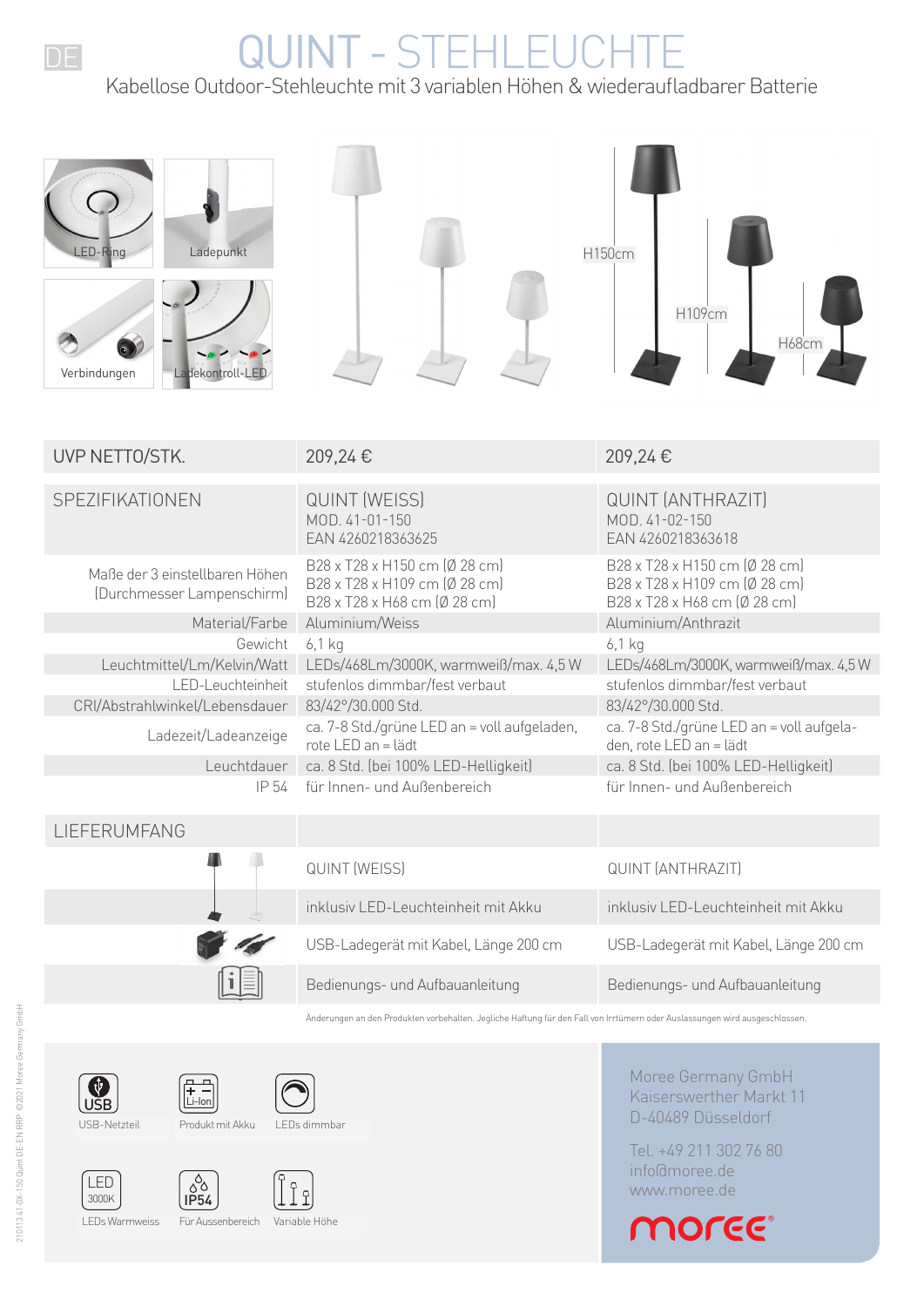## EN QUINT - FLOOR LAMP

Wireless Outdoor Floor Lamp with 3 Variable Heights & Rechargeable Battery

| <b>Charing Point</b><br>ED-Riño<br>Charge<br>Joints            |                                                                                                | H150cm<br>H109cm<br>H68cm                                                                      |
|----------------------------------------------------------------|------------------------------------------------------------------------------------------------|------------------------------------------------------------------------------------------------|
| RRP NET/PC.                                                    | 209,24€                                                                                        | 209,24€                                                                                        |
| SPECIFICATIONS                                                 | <b>QUINT (WHITE)</b><br>MOD. 41-01-150<br>EAN 4260218363625                                    | <b>QUINT (ANTHRACITE)</b><br>MOD. 41-02-150<br>EAN 4260218363618                               |
| Dimensions of the 3 adjustable<br>heights (Diameter Lampshade) | W28 x D28 x H150 cm (Ø 28 cm)<br>W28 x D28 x H109 cm (Ø 28 cm)<br>W28 x D28 x H68 cm (Ø 28 cm) | W28 x D28 x H150 cm (Ø 28 cm)<br>W28 x D28 x H109 cm (Ø 28 cm)<br>W28 x D28 x H68 cm (Ø 28 cm) |
| Material/Colour                                                | Aluminium/white                                                                                | Aluminium/anthracite                                                                           |
| Weight                                                         | $6.1$ kg                                                                                       | $6.1$ kg                                                                                       |
| Light Source/Lm/Kelvin/Watt<br>LED-Unit                        | LEDs/468Lm/3000K, warm white/max. 4.5 W<br>continuously dimmable/built-in LEDs                 | LEDs/468Lm/3000K, warm white/max. 4.5W<br>continuously dimmable/built-in LEDs                  |
| CRI/Beam Angle/Rated Life                                      | 83/42°/30.000H                                                                                 | 83/42°/30.000H                                                                                 |
| Charging Time/Charging Indicator                               | USB 7-8H/ green LED on = fully charged,<br>Red LED on = charging                               | USB 7-8H/ green LED on = fully charged,<br>Red LED on = charging                               |
| Run Time                                                       | approx. 8H (100% brightness)                                                                   | approx. 8H (100% brightness)                                                                   |
| IP 54                                                          | Indoor and Outdoor use                                                                         | Indoor and Outdoor use                                                                         |
| DELIVERY SCOPE                                                 |                                                                                                |                                                                                                |
|                                                                | <b>QUINT (WHITE)</b>                                                                           | <b>QUINT (ANTHRACITE)</b>                                                                      |
|                                                                | incl. LED unit with battery                                                                    | incl. LED unit with battery                                                                    |
|                                                                | USB-Adapter incl. cable, L200 cm                                                               | USB-Adapter incl. cable, L200 cm                                                               |
|                                                                | Instruction & assembly manual                                                                  | Instruction & assembly manual                                                                  |

Changes to the products are reserved. All liability in case of errors or omissions is excluded.



3000K LED





 $\begin{bmatrix} 8 \\ 8 \\ 1 \end{bmatrix}$ 



**Battery** 



Product with







LEDs Warm White For Outdoors

 $\begin{bmatrix} 2 & 1 \\ 0 & 1 \end{bmatrix}$ 

Variable Height

Moree Germany GmbH Kaiserswerther Markt 11 40489 Düsseldorf/Germany

Tel. +49 211 302 76 80 info@moree.de www.moree.de